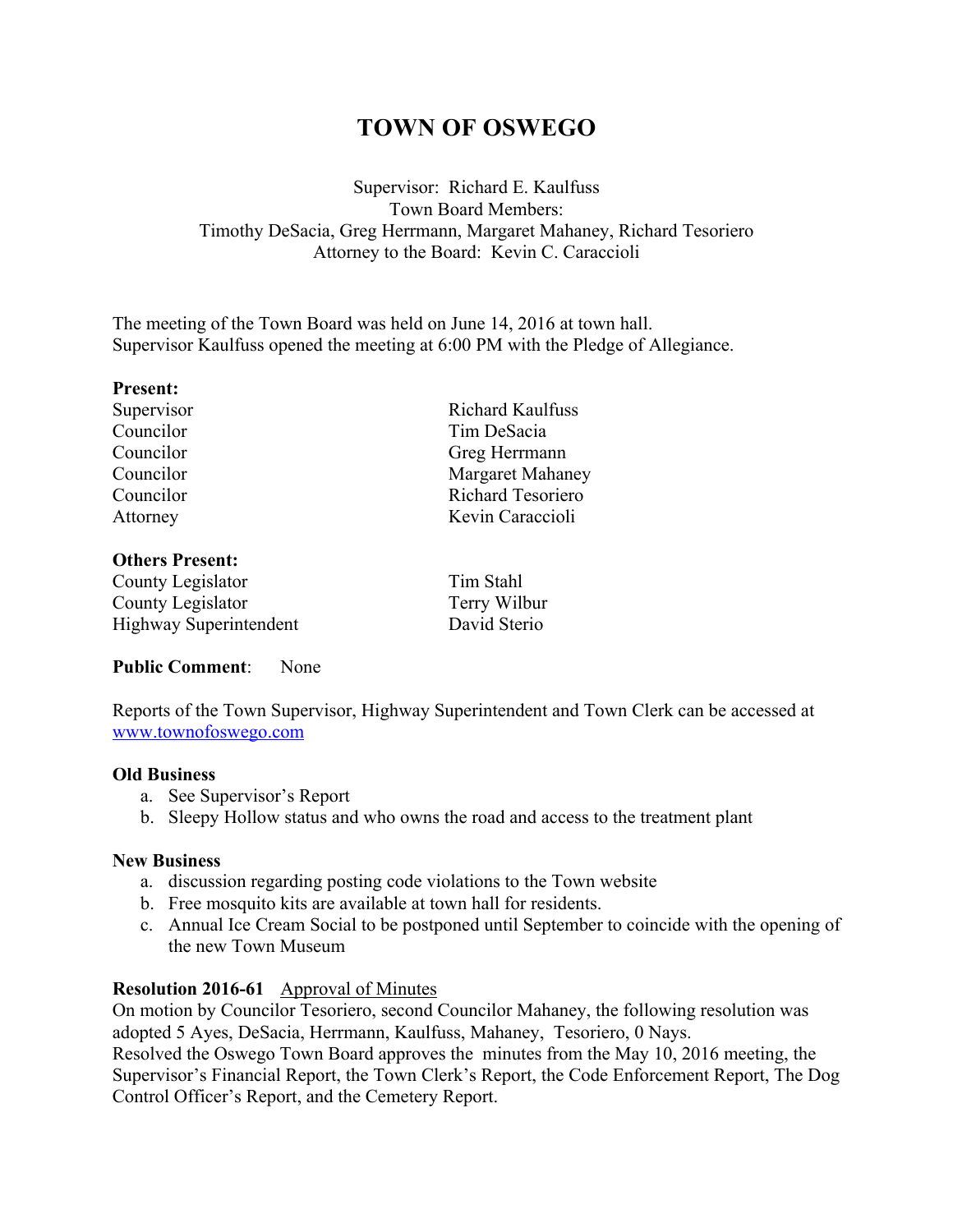### **June 14, 2016**

#### **Resolution 2016-62** Audit of Claims

On motion by Councilor Herrmann, second Councilor DeSacia, the following resolution was adopted 5 Ayes, DeSacia, Herrmann, Kaulfuss, Mahaney, Tesoriero, 0 Nays. Resolved the Oswego Town Board approves the bills on Abstract 6 as follows:

| General Fund                          | \$59,695.13 | $v164-v214$    |
|---------------------------------------|-------------|----------------|
| Highway Fund                          | \$63,337.24 | $v89-v110$     |
| Franklin/Baylis Lighting District     | 183.56      | v127,135       |
| Sleepy Hollow Sewer District          | \$4,520.75  | v128, v130-133 |
| <b>Ontario Heights Sewer District</b> | 167.91      | v129.134       |

#### **Resolution 2016-63** Budget Modification

On motion by Councilor Mahaney, second Councilor Herrmann the following resolution was adopted 5 Ayes, DeSacia, Herrmann, Kaulfuss, Mahaney, Tesoriero, 0 Nays. Resolved the Oswego Town Board approves the budget modifications: From A1990.4 (Contingency) to A1440.4 (Engineer – Contractual) in the amount of \$950.20; and From A1990.4 (Contingency) to A3120.4 (Police – Contractual) in the amount of \$18.64

#### **Resolution 2016- 64** W.D. Malone Invoice

On motion by Supervisor Kaulfuss, second Councilor Tesoriero the following resolution was adopted 5 Ayes, DeSacia, Herrmann, Kaulfuss, Mahaney, Tesoriero, 0 Nays. Resolved the Oswego Town Board agrees to pay invoice from WD Malone in the amount of \$15,540.81, recognizing that it is one-half of the expenditures incurred in repairing Byer Road. The balance of invoices from project will be paid by the City of Oswego.

## **Resolution 2016-65** Community Bank

On motion by Councilor Tesoriero, second Councilor DeSacia the following resolution was adopted 5 Ayes, DeSacia, Herrmann, Kaulfuss, Mahaney, Tesoriero, 0 Nays

WHEREAS, the Town of Oswego has determined that it is in the best interest of the Town to appoint COMMUNITY BANK, N.A. ("CBNA") Agent of the Town of Oswego INVESTMENT MANAGEMENT ACCOUNT be it

RESOLVED, that the Town hereby establishes an account for the Town of Oswego with Community Bank, N.A. (CBNA); and it is

FURTHER RESOLVED, that CBNA is appointed Agent of the Account; and it is

FURTHER RESOLVED that either the Supervisor or Deputy Supervisor is authorized to execute and deliver any instruments, and to perform any and all further acts which may be necessary or desirable for the establishment of the account; and it is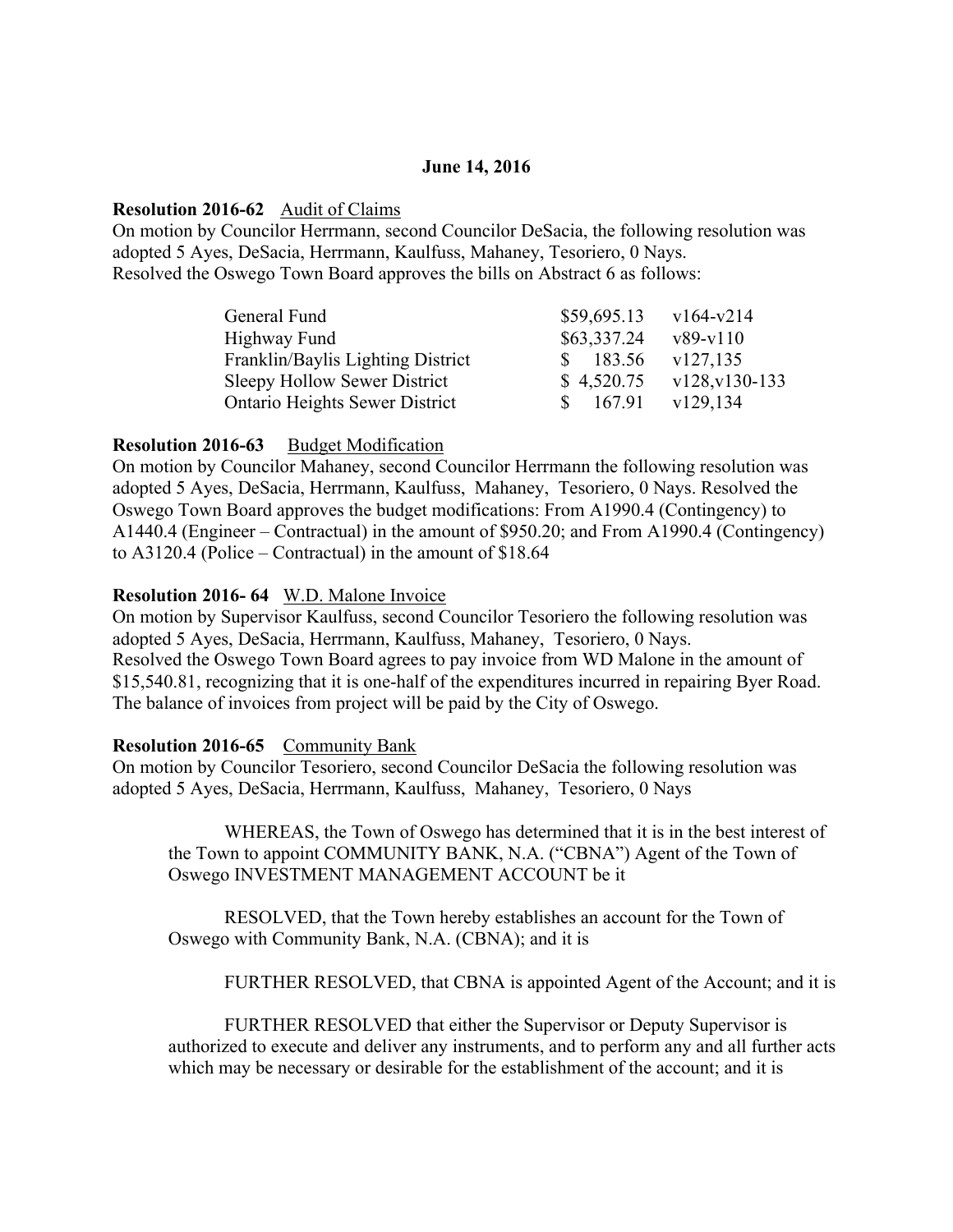FURTHER RESOLVED, that the Account Clerk is authorized to discuss account information via telephone or in person; and it is

FURTHER RESOLVED, to authorize CBNA Trust Department to coordinate and accomplish the transfer of assets to Community Bank, N.A.

#### **June 14, 2016**

#### **Resolution 2016-66** Budget Appropriations

On motion by Councilor DeSacia, second Councilor Mahaney the following resolution was adopted 5 Ayes, DeSacia, Herrmann, Kaulfuss, Mahaney, Tesoriero, 0 Nays. Resolved the Oswego Town Board directs the Supervisor to complete the necessary budget/appropriations transfers to establish a long term interest bearing account in the amount of \$250,000. These funds will come from the following accounts:

From TE201 to TE202 in the amount of \$25,000 From TN201 to TN203 in the amount of \$11,000 From TN202 to TN203 in the amount of \$214,000

Fees associated with this account and its maintenance will come from the interest earned in the account. Remaining interest will be transferred as appropriate to the Cemetery Expendable Trust.

## **Resolution 2016-67** Highway Budget Transfer

On motion by Supervisor Kaulfuss, second by Councilor Tesoriero the following resolution was adopted 5 Ayes, DeSacia, Herrmann, Kaulfuss, Mahaney, Tesoriero, 0 Nays. The Oswego Town Board authorizes the Supervisor to process a check from Highway Fund to General Fund in the amount of \$77,796.72 to satisfy payment of Due To/Due From accounts and to make appropriate budget transfers from DA630 to A391.

#### **Resolution 2016-68** Lawn Maintenance

On motion by Councilor Mahaney, second Councilor Herrmann the following resolution was adopted 5 Ayes, DeSacia, Herrmann, Kaulfuss, Mahaney, Tesoriero, 0 Nays. Resolved the Oswego Town Board directs the Supervisor to sign the Lawn Maintenance Contract with Lawn Shark Landscaping Inc. in the amount of \$1,800 for Town Hall, Town Park, Sleepy Hollow Pump Station, and Community Hall.

#### **Resolution 2016-69** Professional Service Aggreement

On motion by Councilor Herrmann, second Councilor Tesoriero the following resolution was adopted 5 Ayes, DeSacia, Herrmann, Kaulfuss, Mahaney, Tesoriero, 0 Nays. Resolved the Oswego Town Board directs the Supervisor to sign the Authorization for Professional Services Agreement with Bernier, Carr & Associates (BCA) for Sleepy Hollow and other related sewer issues at a fee not to exceed \$5,000.

## **Resolution 2016-70** Troy & Banks Consultants

On motion by Councilor Tesoriero, second Councilor DeSacia the following resolution was adopted 5 Ayes, DeSacia, Herrmann, Kaulfuss, Mahaney, Tesoriero, 0 Nays. Resolved that the Oswego Town Board authorizes the Supervisor to sign the Troy & Banks Consultants LLC